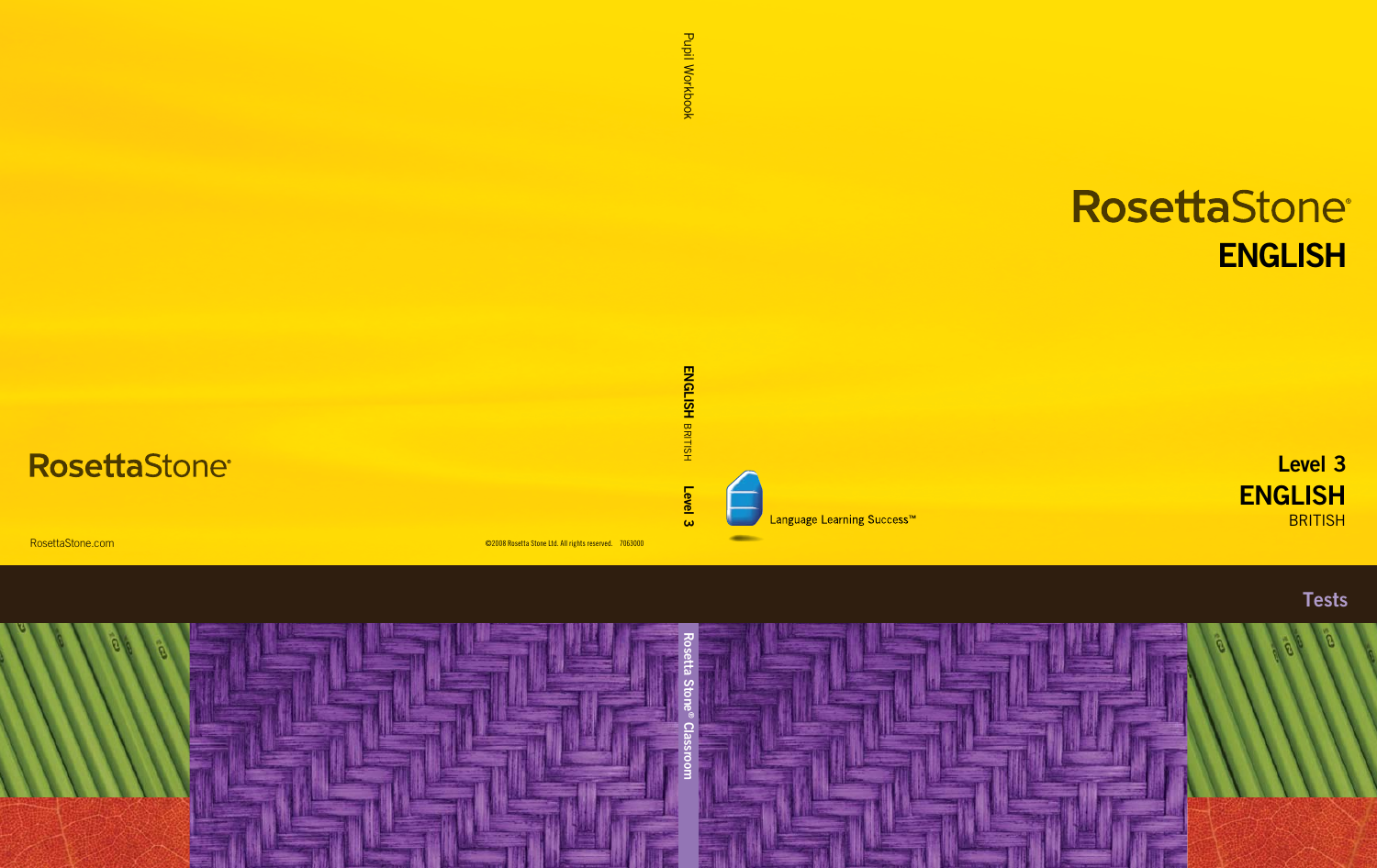WKT-ENB-L3-1.0 ISBN 978-1-60391-956-2

All information in this document is subject to change without notice. This document is provided for informational purposes only and Rosetta Stone Ltd. makes no guarantees, representations or warranties, either express or implied, about the information contained within the document or about the document itself. Rosetta Stone® , Language Learning Success™ and Dynamic Immersion® are trademarks of Rosetta Stone Ltd. Copyright © 2008 Rosetta Stone Ltd. All rights reserved.

Printed in the United States of America

Rosetta Stone Harrisonburg, Virginia USA T (540) 432-6166 • (800) 788-0822 in USA and Canada F (540) 432-0953 RosettaStone.com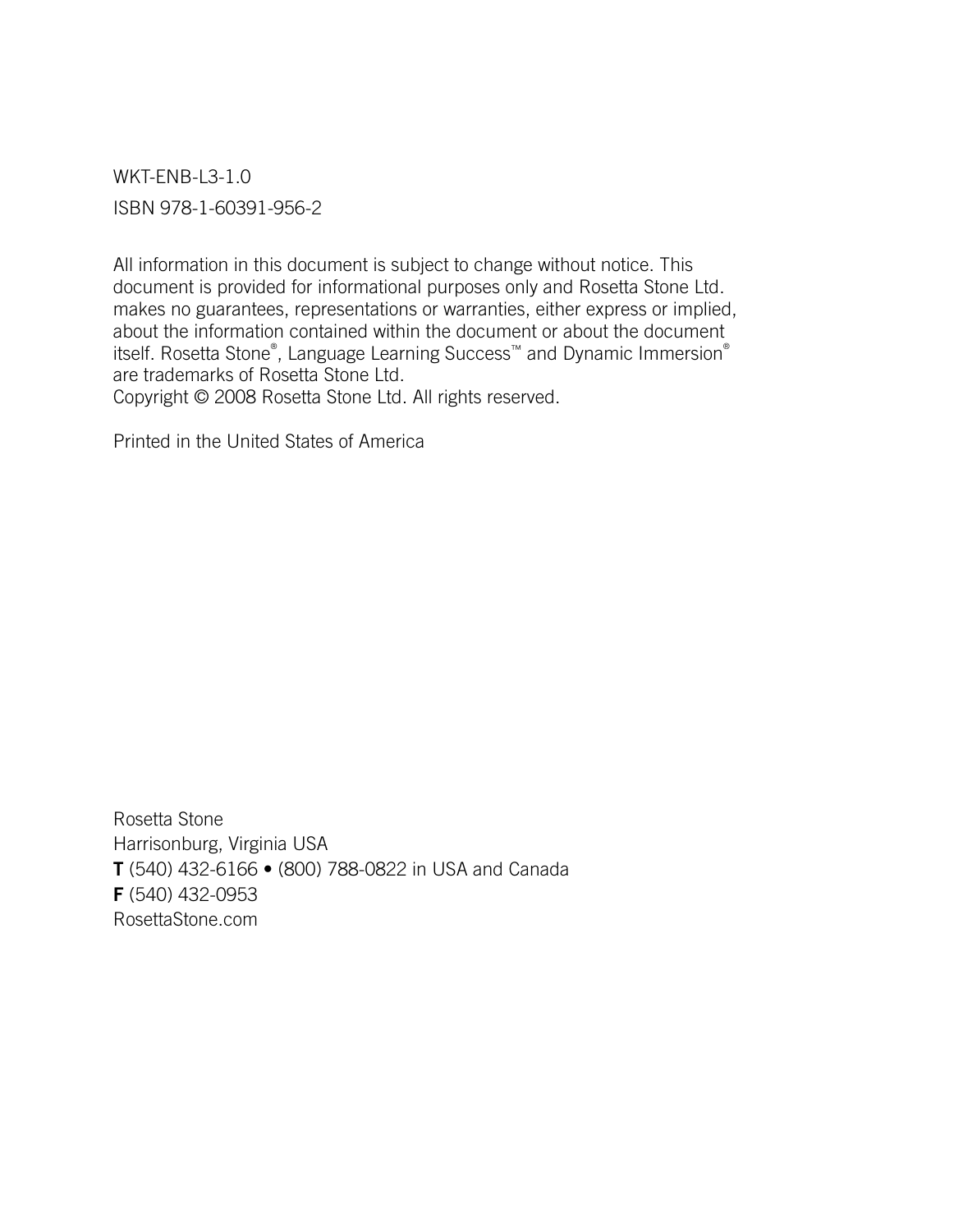## **Unit 1, Lesson 1, Test**

Section 1. Choose the sentence that best matches the picture.



- *A. There is a garden beside the swimming pool.*
- *B. There is a swimming pool behind the fence.*
- *C. There is a fence beside the garden.*



*A. The cat is jumping over the bed.*

- *B. The cat is jumping off the bed.*
- *C. The cat is jumping onto the bed.*



*A. He threw the ball.*

- *B. He's going to throw the ball.*
- *C. He's throwing the ball.*



*A. He's jumping onto the water.*

- *B. He's jumping over the water.*
- *C. He's jumping beside the water.*



*A. It's easy to ski here. B. It's easy to sail here. C. It's difficult to ski here.*

Section 2. Correct the underlined word in each sentence. Write one word on the line to substitute the underlined word. Follow the example:

| She's going to jumping onto the bed.      |  | 1) Why didn't you caught the ball? |  |
|-------------------------------------------|--|------------------------------------|--|
| 2) They're threw the pillow onto the bed. |  | 3) It's easy to cooked rice.       |  |
| 4) One day I will sing like she do.       |  | 5) Don't climbing the tree!        |  |
| 6) His toy doesn't works.                 |  | 7) Can you repairing it?           |  |
| 8) Do this radio work?                    |  | 9) The woman catching the flowers. |  |
|                                           |  |                                    |  |

Section 3. Rewrite each sentence in the past tense. Follow the example:

| I'm running on the beach.                | I ran on the beach. |  |
|------------------------------------------|---------------------|--|
| 1) The girl is going to jump on the bed. |                     |  |
| 2) The man is catching the apple.        |                     |  |
| 3) The boy is going to throw the ball.   |                     |  |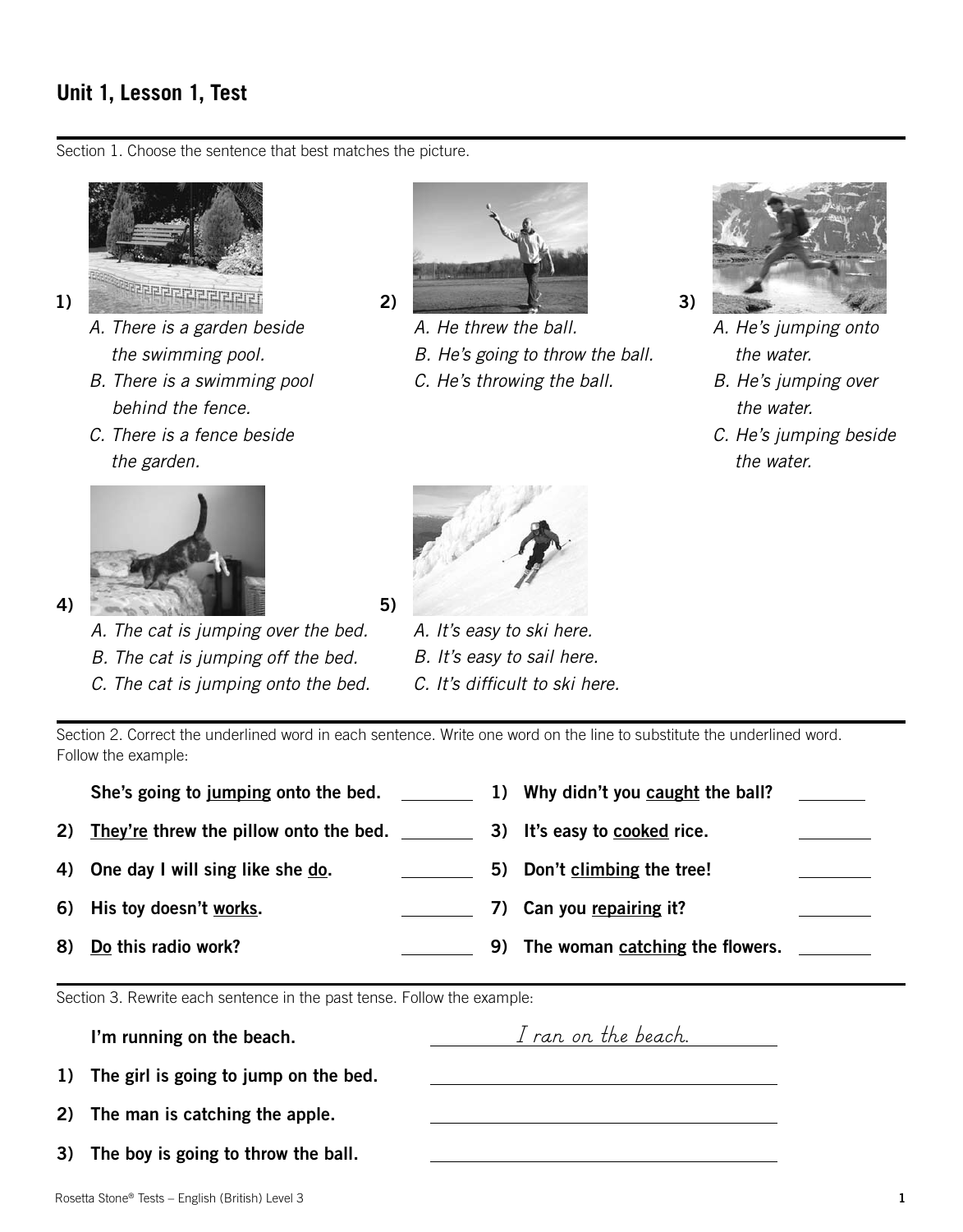## **Unit 1, Lesson 2, Test**

Section 1. Look at each picture. Write a sentence to describe what the people are doing in each one. Follow the example:



|    | <u>Please wash your shirt.</u><br>Your shirt is dirty.                                                       |                                                   |
|----|--------------------------------------------------------------------------------------------------------------|---------------------------------------------------|
| 1) | The floor is dirty.                                                                                          | 2) The sheets smell bad.                          |
| 3) |                                                                                                              | 4) The chair is broken.                           |
| 5) | The cooker is dirty.<br><u> 1980 - Andrea Station, amerikansk politik (</u>                                  | 6) The carpet is not clean.                       |
|    | Section 3. Answer the questions in complete sentences using the information in brackets. Follow the example: |                                                   |
|    | Where is the dishwasher? (beside the refrigerator)                                                           | <u>The dishwasher is beside the refrigerator.</u> |
|    | 1) Did you take a shower today? $(yes)$                                                                      |                                                   |
|    | 2) Are you going to hoover the carpet? $(yes)$                                                               |                                                   |
|    | 3) When will you sweep the carpet? $\int$ after $\int$ eat $\int$ lunch $\int$ ________                      |                                                   |
|    | 4) What is she washing? (the clothes)                                                                        |                                                   |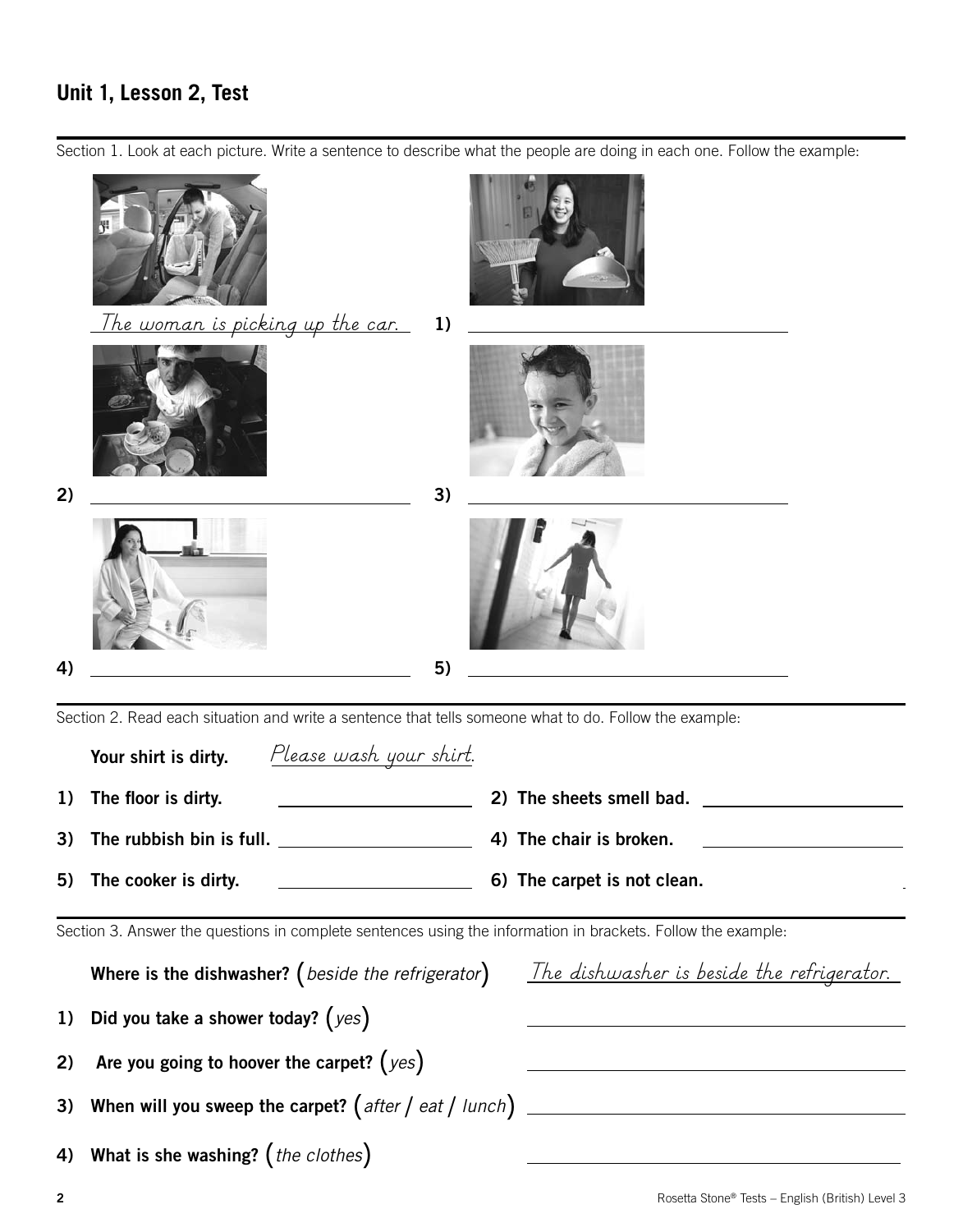## **Unit 1, Lesson 3, Test**

Section 1. Look at the pictures and complete the sentences. Follow the example:



Section 2. Read each sentence. Then write a logical reason for each. Follow the example:

|    | You should take the bus.                                                                   | It's faster.                                                                                                           |
|----|--------------------------------------------------------------------------------------------|------------------------------------------------------------------------------------------------------------------------|
|    | 1) You should not buy that computer.                                                       |                                                                                                                        |
| 2) | You should hoover the floor.                                                               |                                                                                                                        |
| 3) | You should take out the rubbish.                                                           |                                                                                                                        |
| 4) | You should not eat in this restaurant.                                                     | the control of the control of the control of the control of the control of the control of                              |
|    | Section 3. Arrange the words on each line to form a complete sentence. Follow the example: |                                                                                                                        |
|    | He exercises.<br>never                                                                     | He never exercises.                                                                                                    |
|    | 1) always coffee drink morning I in the.                                                   |                                                                                                                        |
| 2) | suit office the to She a wears<br>never .                                                  |                                                                                                                        |
| 3) | time The on bus never is.                                                                  |                                                                                                                        |
| 4) | camp Sometimes we woods the in.                                                            | <u> 1989 - Johann Stoff, deutscher Stoffen und der Stoffen und der Stoffen und der Stoffen und der Stoffen und der</u> |
|    | Section 4. Complete the sentences to form logical statements. Follow the example:          |                                                                                                                        |
|    | The post office $\equiv$ is a good place $\equiv$ to buy stamps $\equiv$ .                 |                                                                                                                        |
| 1) |                                                                                            |                                                                                                                        |
| 2) |                                                                                            |                                                                                                                        |

3) is a bad place .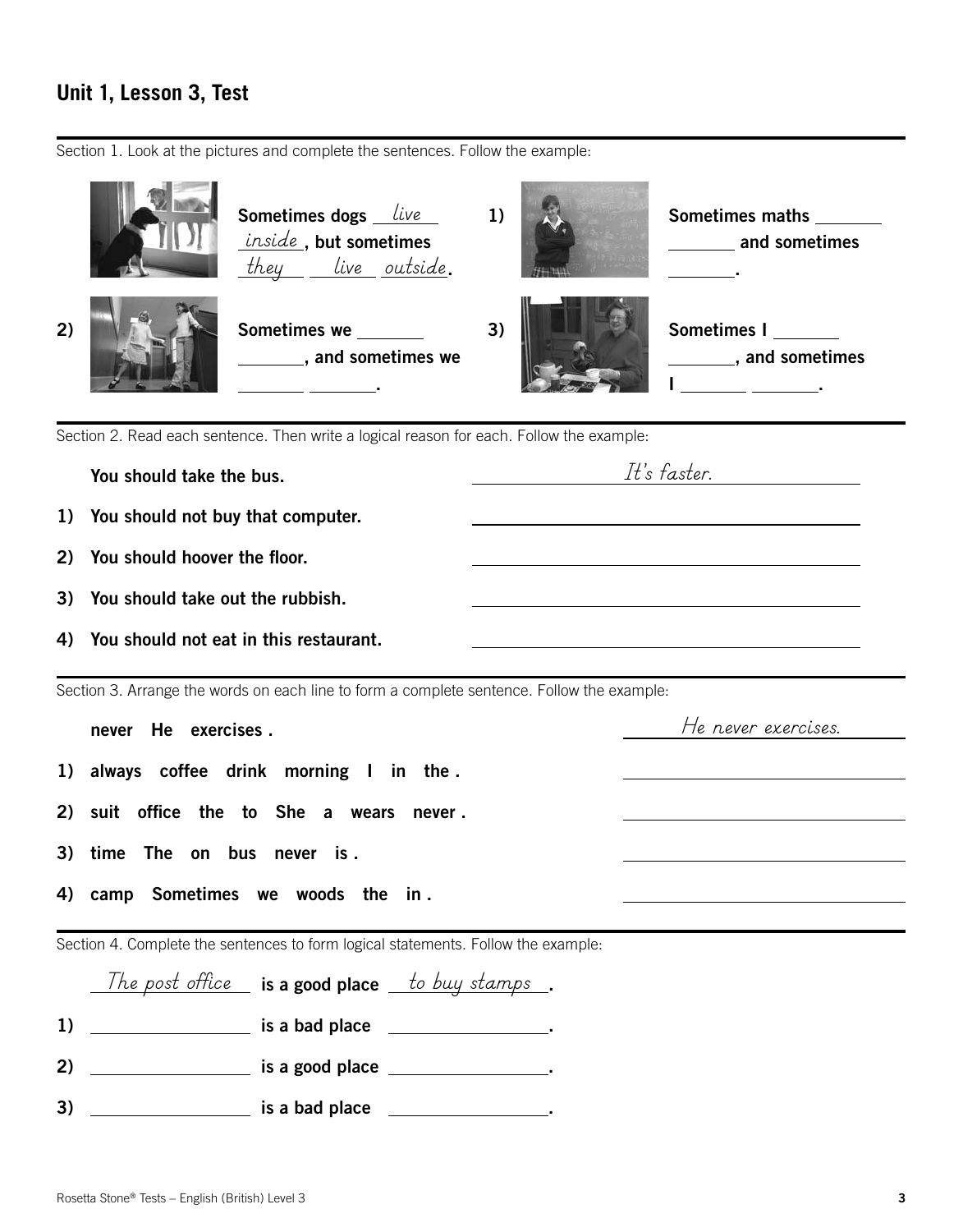#### **Unit 1, Lesson 4, Test**



Section 1. What's the question? Write the question to the responses.

Section 2. Match the pictures to the sentences.



Section 3. Complete the sentences to form logical statements.

1) My head hurt because 2) When they were skiing, 3) I hurt my knee when 4) I'm wearing a bandage on my arm because 5) When it was raining, 6) My face is red. When I was at the beach, 7) Her stomach hurts because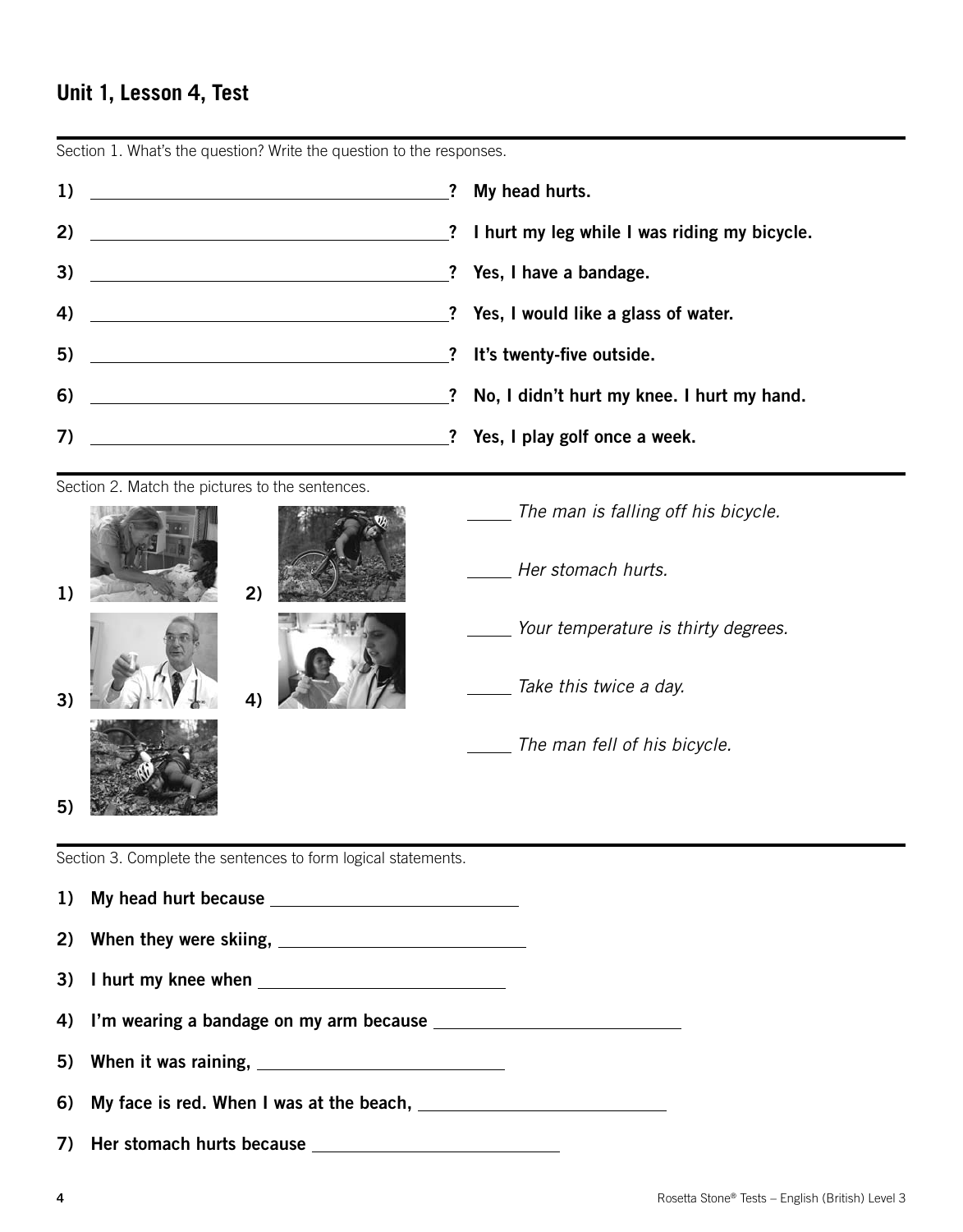## **Unit 2, Lesson 1, Test**

Section 1. Choose the sentence that best describes the picture.



- *a. There is something on the carpet.*
- *b. Nothing is on the carpet.*
- *c. Everything is on the carpet.*



- 
- *a. There are not enough cups for everyone.*
- *b. There is enough coffee for everyone.*
- *c. There is not enough coffee for everyone.*



- *a. No one is sitting.*
- *b. Someone is sitting.*
- *c. Everyone is sitting.*



- *a. The girl won, and the boy lost.*
- *b. The boy won, and the girl lost.*
- *c. The girl is losing, and the boy is winning.*



- *a. No one is talking. b. Someone is talking.*
- *c. Everyone is talking.*



- *a. Everything is under the bed.*
- *b. There is something under the bed.*
- *c. There is nothing under the bed.*

Section 2. Answer the questions by completing the sentences.

| 1) How many fish are in the ocean? No one knows _______________________________. |                                               |                                     |  |  |  |  |
|----------------------------------------------------------------------------------|-----------------------------------------------|-------------------------------------|--|--|--|--|
| 2) Where are my sunglasses? I don't know ______________________________.         |                                               |                                     |  |  |  |  |
| 3) Does he play tennis? I don't know ____________________________.               |                                               |                                     |  |  |  |  |
| When does your flight depart? We don't know _____________________________.<br>4) |                                               |                                     |  |  |  |  |
| Section 3. Complete the conversations.                                           |                                               |                                     |  |  |  |  |
| 1) A: Which shoes will you buy?                                                  | 2)                                            | A: Are you going to go to the beach |  |  |  |  |
| B: Although I like the red ones,                                                 | or to the mountains?                          |                                     |  |  |  |  |
|                                                                                  | B: Although we like to swim,                  |                                     |  |  |  |  |
| A: Why?                                                                          | <u> 1986 - Andrea Andrew Maria (h. 1986).</u> |                                     |  |  |  |  |
|                                                                                  | A: Why?                                       |                                     |  |  |  |  |
|                                                                                  |                                               |                                     |  |  |  |  |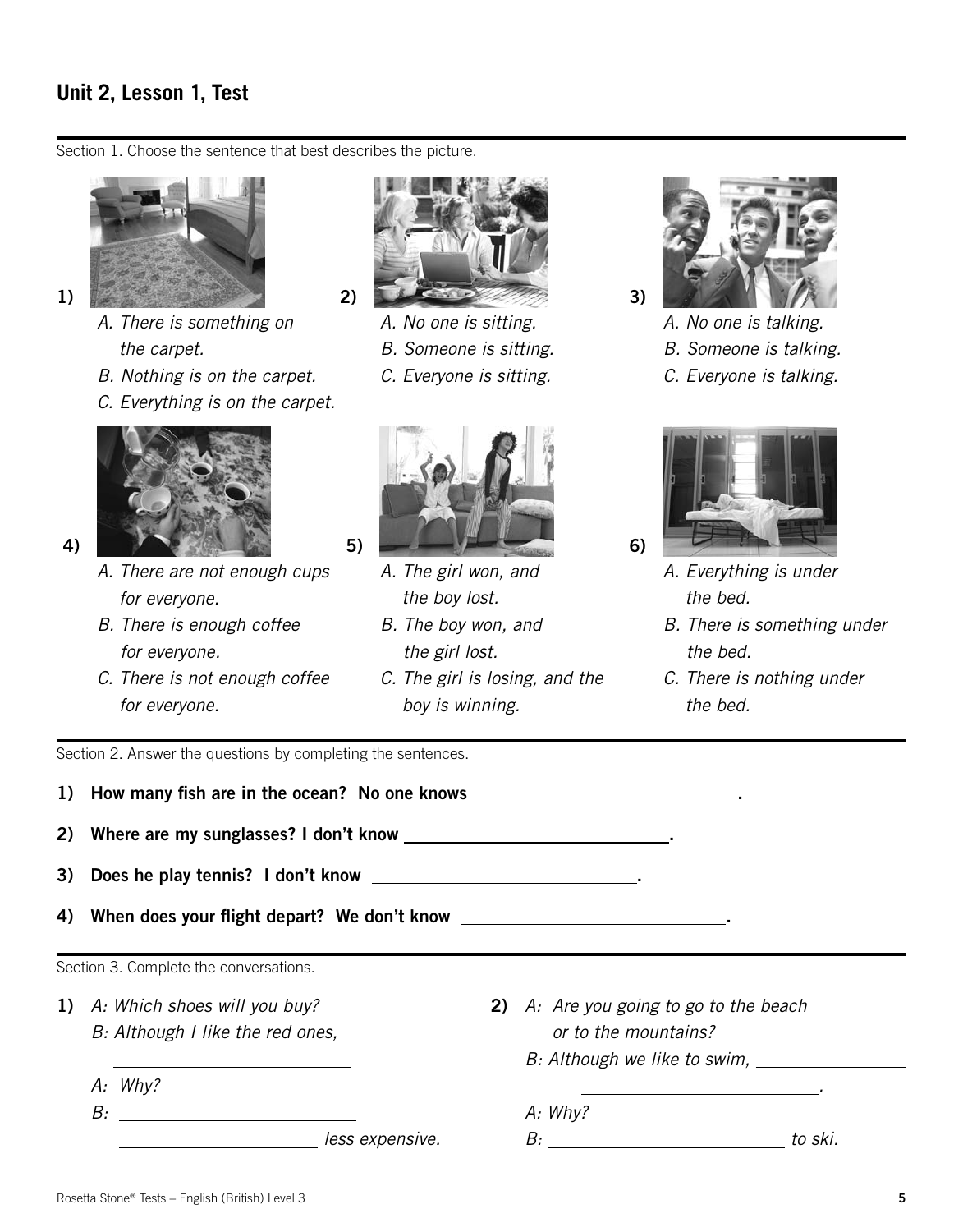## **Unit 2, Lesson 2, Test**

Section 1. Answer the questions in complete sentences about yourself.

- 1) How long have you been studying English?
- 2) How long have you lived in your city?
- 3) How long has your friend been married?
- 4) When were you born?
- 5) Are you going to visit your family soon?
- 6) Which continent do you live on?

Section 2. Look at each picture and read the sentence that accompanies it. If the sentence is correct, mark it ✓. If it is not correct, mark it *X* and rewrite the sentence so it is correct. Follow the example:



 Her baby was born yesterday. *X Her baby will be born soon.*



3) They built a temple.

 $\overline{a}$ 



1) This is a wedding in Asia.



2) He died in 1901.



4) They will get married soon.



5) He will eat his vegetables.

 $\overline{a}$ 

Section 3. Number each sentence from 1 to 8 to arrange the conversation in order. Follow the examples:

 $\overline{a}$ 

 $\overline{a}$ 

| What's the matter?                                                                   | Are you going to go soon?              |
|--------------------------------------------------------------------------------------|----------------------------------------|
| <b>EXECUTE:</b> How long have you been studying here? $\frac{3}{2}$ Why are you sad? |                                        |
| I've been studying here for four years.                                              | I will go when I finish studying here. |
| Because I'm leaving.                                                                 | I'm sad.                               |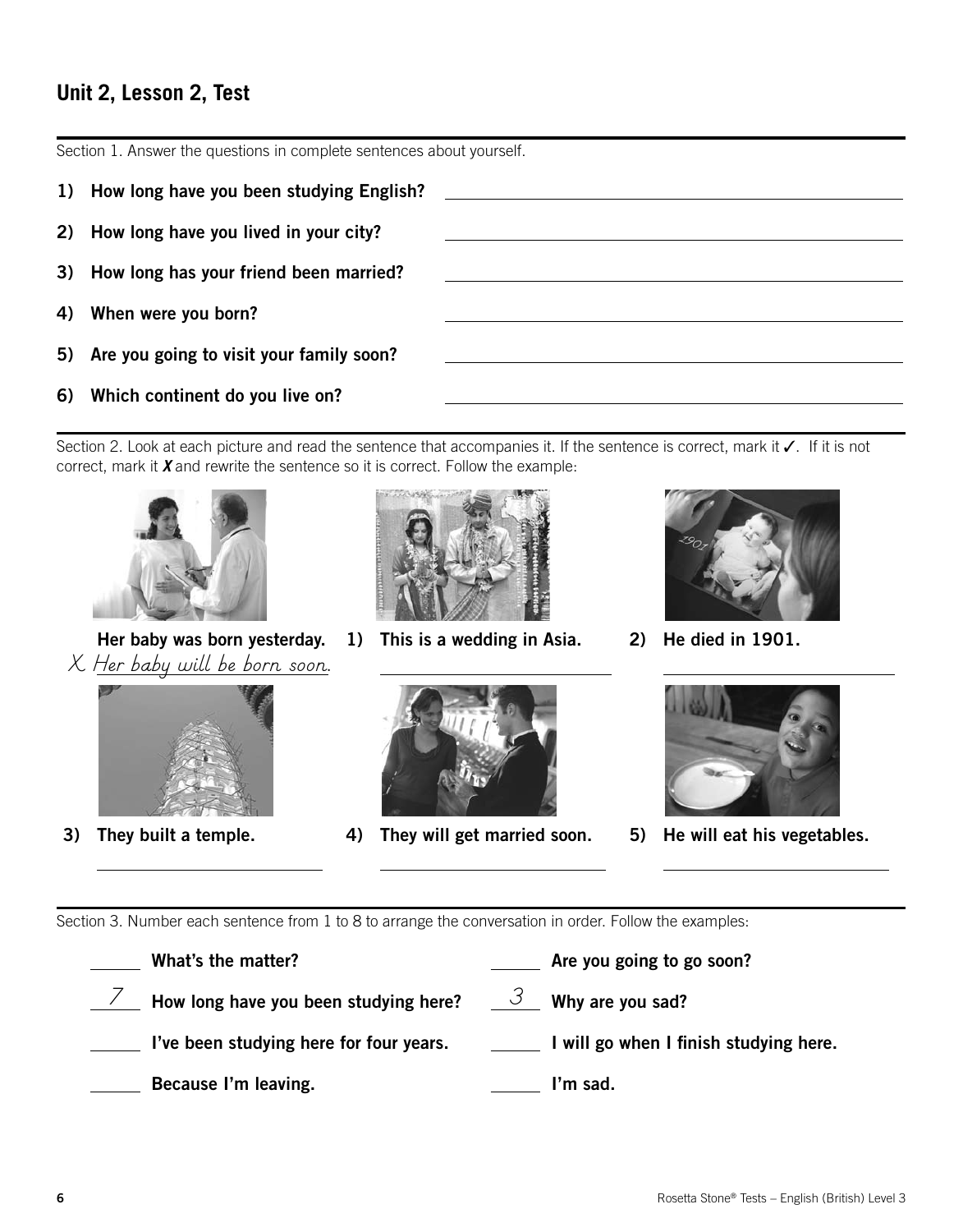#### **Unit 2, Lesson 3, Test**

Section 1. Complete the sentences.



Section 2. Look at the pictures and choose the sentence that best matches the picture.



- 1) *A. We're growing a big plant.* 2) *A. This is an apple tree.* 
	-
	- *C. We're holding a big plant. C. This is a pine tree.*



- 
- *B. This big plant is mine.* B. This is an orange tree.
	-



3) *A. My flight departed from Mexico. B. My flight arrived in Mexico. C. I drove to Mexico.*

Section 3. Whose is it? Write the sentences using *mine*, *his*, *hers*, and *ours* for each situation. Follow the example:

| I have a red book.                    | The red book is mine. |
|---------------------------------------|-----------------------|
| 1) The girl has yellow flowers.       |                       |
| 2) The man has a black car.           |                       |
| 3) The woman has a pink mobile phone. |                       |
| 4) I have a big cup.                  |                       |
| 5) We have bread.                     |                       |
| 6) The boy has a brown dog.           |                       |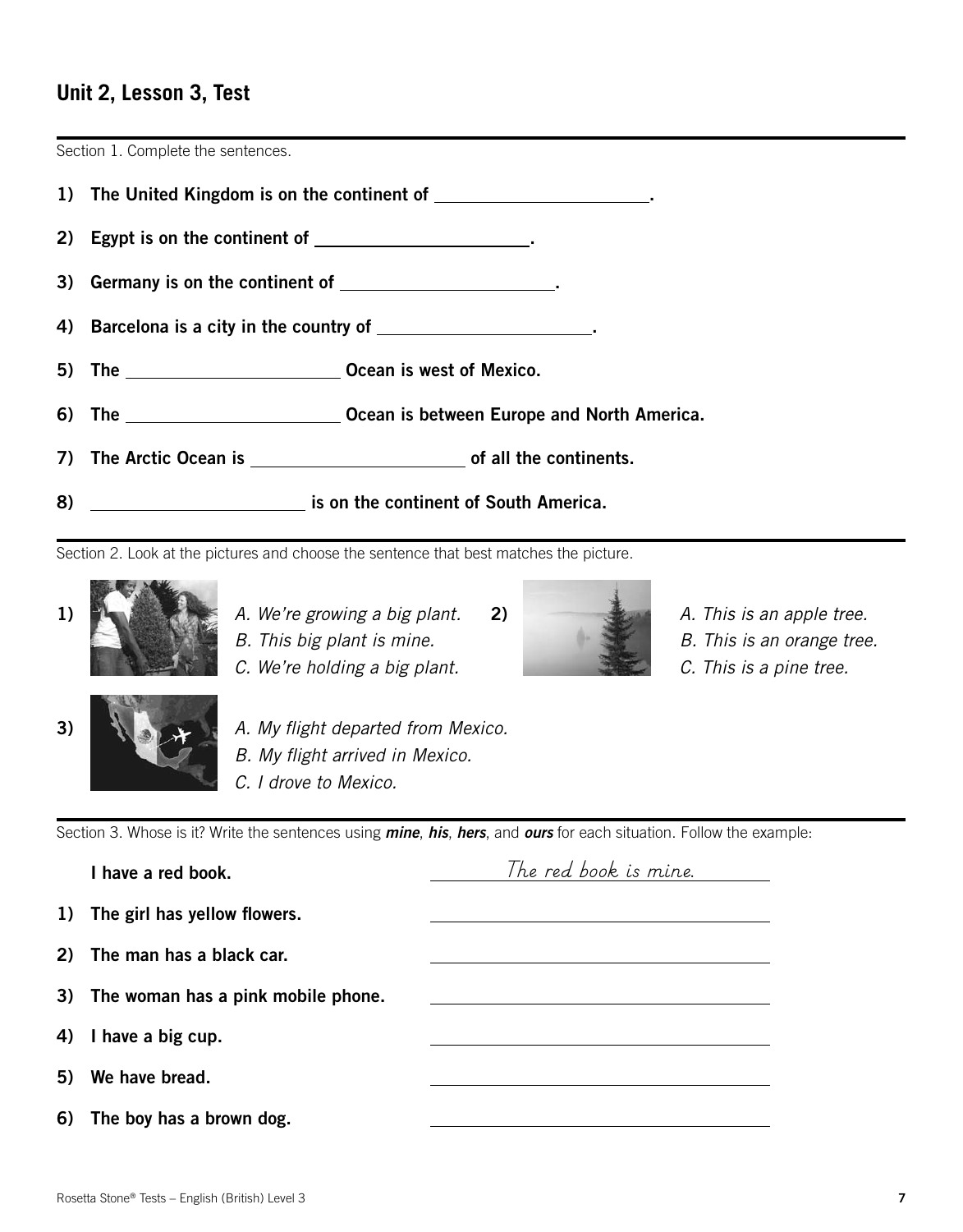#### **Unit 2, Lesson 4, Test**

Section 1. Fill in each blank space with a word that matches the following descriptions.

|    | something hot                           | fire |  |
|----|-----------------------------------------|------|--|
|    | 1) an animal that can fly               |      |  |
|    | 2) a country on the continent of Europe |      |  |
|    | 3) an animal that swims                 |      |  |
| 4) | an ocean                                |      |  |
|    | 5) a type of desert animal              |      |  |
|    | 6) a dangerous animal                   |      |  |
|    | 7) an animal that eats grass            |      |  |

Section 2. Now, form sentences with the words you wrote in Section 1 and the words from the text box below. Follow the example:

|    | touch<br>eats | departed<br>south | swim<br>afraid | lives<br>flying | Asia<br>ugly |
|----|---------------|-------------------|----------------|-----------------|--------------|
|    |               |                   |                |                 |              |
| 2) |               |                   |                | 3)              |              |
| 4) |               |                   | 5)             |                 |              |
| 6) |               |                   | 7)             |                 |              |

Section 3. Complete each sentence with one appropriate word.

- 1) Are these keys \_\_\_\_\_\_\_\_\_\_? Yes, they're mine.
- 2) I gave my old computer to Nancy and Pierre. It's \_\_\_\_\_\_\_\_\_\_\_ computer now.
- 3) This ball is for you, and this ball is for me.  $\frac{1}{1}$  is red, and mine is blue.
- 4) She has a sister. \_\_\_\_\_\_\_\_\_\_\_\_ sister is the girl who is wearing the purple hat.

5) Do you need a pen? I have two. You can have one of .

6) John and Bethany have a dog, and we have a dog. Their dog is bigger than \_\_\_\_\_\_\_\_\_\_.

7) The girl and the boy have books. Her book is newer than \_\_\_\_\_\_\_\_\_\_.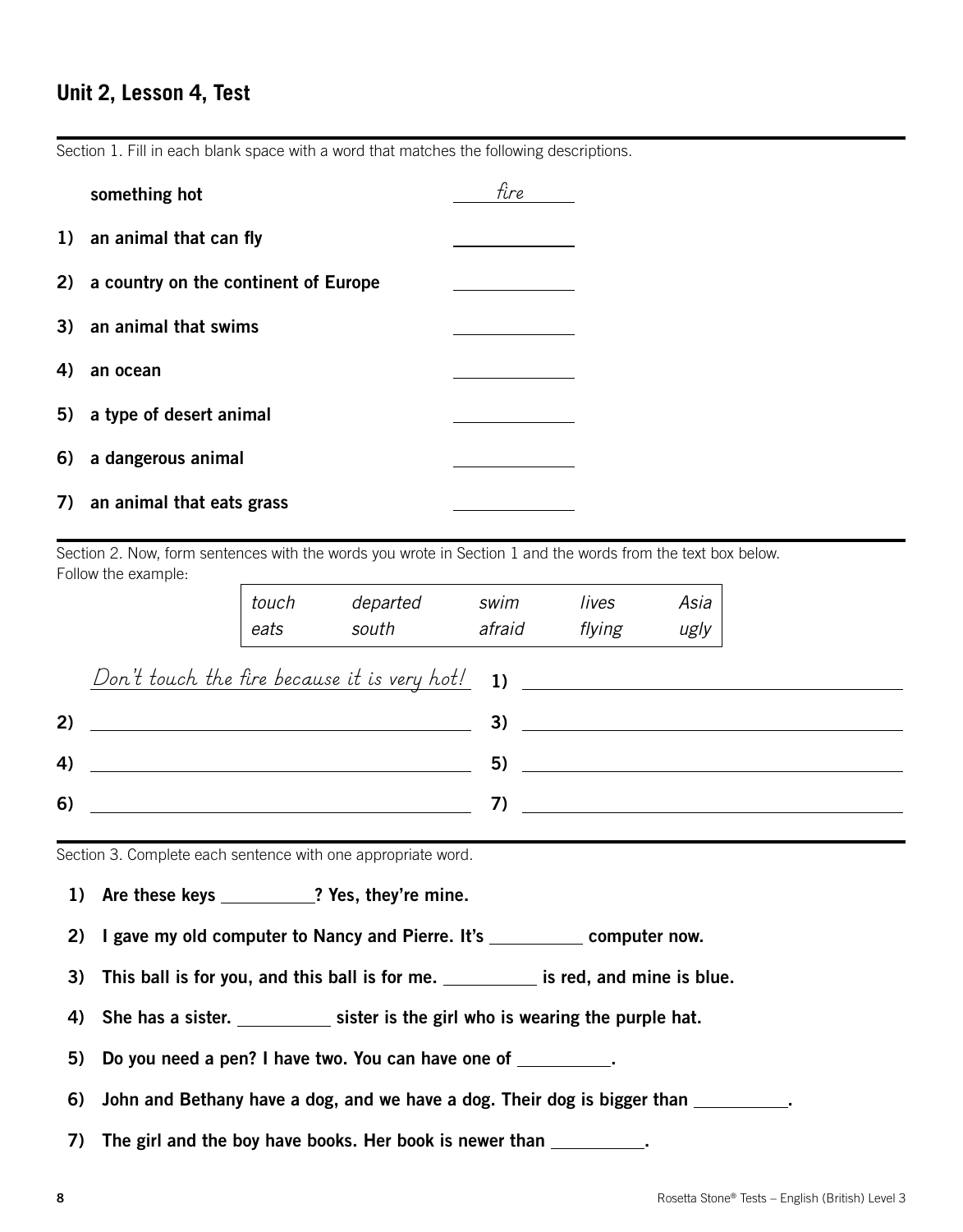## **Unit 3, Lesson 1, Test**

|    | Section 1. Write the word that is opposite in meaning to the word provided. Follow the example:                  |    |                                                                                                     |  |  |  |
|----|------------------------------------------------------------------------------------------------------------------|----|-----------------------------------------------------------------------------------------------------|--|--|--|
|    | bad<br>good                                                                                                      |    | 1) interesting                                                                                      |  |  |  |
| 2) | dirtier                                                                                                          |    | 3) wrong                                                                                            |  |  |  |
| 4) | boyfriend<br><u> 1980 - Johann Barbara, martxa alemaniar a</u>                                                   | 5) | finished                                                                                            |  |  |  |
| 6) | beautiful                                                                                                        | 7) | north<br>the control of the control of the control of the control of                                |  |  |  |
|    | Section 2. Circle the best question for the response provided.                                                   |    |                                                                                                     |  |  |  |
| 1) | $A:$ 2                                                                                                           | 2) | $A:$ $?$                                                                                            |  |  |  |
|    | B: Yes, I know her.                                                                                              |    | B: We met each other two weeks ago.                                                                 |  |  |  |
|    | a. Do you know Julia?                                                                                            |    | a. How did you meet each other?                                                                     |  |  |  |
|    | b. When did you meet Julia?                                                                                      |    | b. Where did you meet each other?                                                                   |  |  |  |
|    | c. How did you meet Julia?                                                                                       |    | c. When did you meet each other?                                                                    |  |  |  |
| 3) | $A:$ ?                                                                                                           |    | 4) A: $?$                                                                                           |  |  |  |
|    | B: He has lived here for four years.                                                                             |    | B: Yes, I have read it.                                                                             |  |  |  |
|    | a. Do you think that he lives here?                                                                              |    | a. Have you read this book?                                                                         |  |  |  |
|    | b. How long has he lived here?                                                                                   |    | b. Are you going to read this book?                                                                 |  |  |  |
|    | c. Has he lived here this year?                                                                                  |    | c. Did you read this book?                                                                          |  |  |  |
| 5) | A:                                                                                                               | 6) | $A:$ $?$                                                                                            |  |  |  |
|    | <b>B</b> : I live here now.                                                                                      |    | B: No, I don't think it will rain.                                                                  |  |  |  |
|    | a. What do you do here?                                                                                          |    | a. Is it raining?                                                                                   |  |  |  |
|    | b. What are you going to do here?                                                                                |    | b. Do you think it's going to rain?                                                                 |  |  |  |
|    | c. What are you doing here?                                                                                      |    | c. Did it rain?                                                                                     |  |  |  |
|    | Section 3. Complete the sentences to answer the questions.                                                       |    |                                                                                                     |  |  |  |
|    |                                                                                                                  |    |                                                                                                     |  |  |  |
| 2) | When did you meet your girlfriend? I _________ __________ two years ________.                                    |    |                                                                                                     |  |  |  |
| 3) | to get married soon.                                                                                             |    | Do you think that he's her husband? No, she's not __________. He's her ________, but they are going |  |  |  |
| 4) | Why is studying important? ___________ you __________ ___________ able to go to a good college.                  |    |                                                                                                     |  |  |  |
| 5) |                                                                                                                  |    | Do you know where the bank is? If ________ _________ straight ahead, then _______ ________ see it.  |  |  |  |
| 6) | Do you think swimming with sharks is dangerous? Yes, I _______ ______ ______ _____<br>sharks ________ dangerous. |    |                                                                                                     |  |  |  |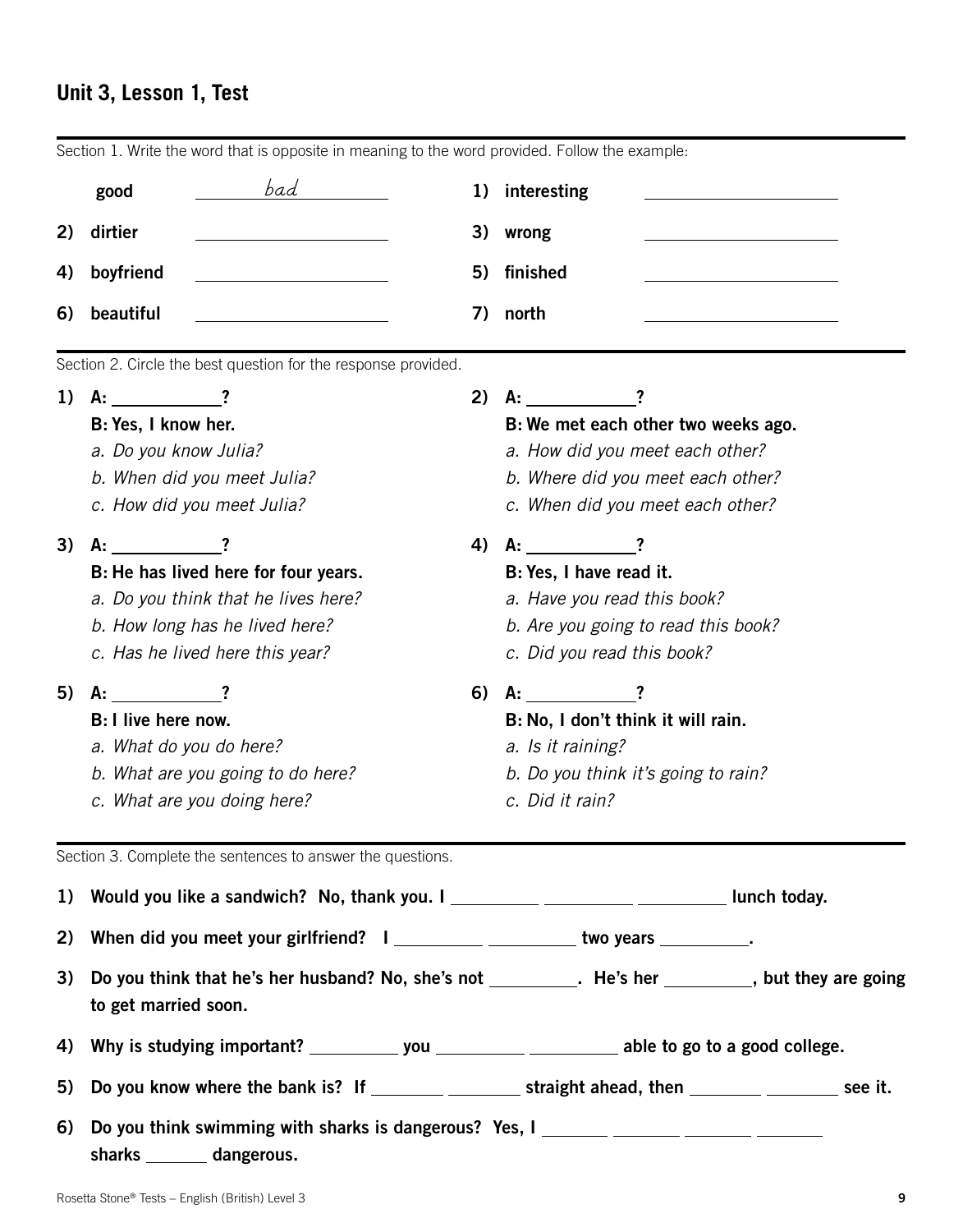## **Unit 3, Lesson 2, Test**

|    | Section 1. Complete the sentences.                                                                                                                         |  |  |  |  |  |  |  |
|----|------------------------------------------------------------------------------------------------------------------------------------------------------------|--|--|--|--|--|--|--|
| 1) |                                                                                                                                                            |  |  |  |  |  |  |  |
| 2) |                                                                                                                                                            |  |  |  |  |  |  |  |
| 3) |                                                                                                                                                            |  |  |  |  |  |  |  |
| 4) |                                                                                                                                                            |  |  |  |  |  |  |  |
| 5) |                                                                                                                                                            |  |  |  |  |  |  |  |
| 6) |                                                                                                                                                            |  |  |  |  |  |  |  |
|    | Section 2. Write one word to identify what is described.                                                                                                   |  |  |  |  |  |  |  |
| 1) | Dollars, pounds, euros, and yen are different types of                                                                                                     |  |  |  |  |  |  |  |
| 2) | You put a card into this and take out money.<br>the control of the control of the control of the control of the control of                                 |  |  |  |  |  |  |  |
| 3) | People carry papers in this to bring to the office.                                                                                                        |  |  |  |  |  |  |  |
| 4) | Pupils put books in this and can wear it.<br>the control of the control of the control of the control of the control of the control of                     |  |  |  |  |  |  |  |
| 5) | This is time when you are not studying or working.<br>Some people go to the beach or the mountains.                                                        |  |  |  |  |  |  |  |
| 6) | When something in a shop costs less now than before, it is on<br>the control of the control of the control of the control of the control of the control of |  |  |  |  |  |  |  |
| 7) | When you give money in one currency for money in another currency                                                                                          |  |  |  |  |  |  |  |
|    | Section 3. Fill in each blank space to complete the sentences.                                                                                             |  |  |  |  |  |  |  |
| 1) | I have eaten some cake. I would like some more. I don't want a lot. I want _________ more cake.                                                            |  |  |  |  |  |  |  |
| 2) | Can I put my laptop in your rucksack? I'm sorry. There's ________ more room. It's full.                                                                    |  |  |  |  |  |  |  |
| 3) | This box is empty. There's _______________ of room for the books.                                                                                          |  |  |  |  |  |  |  |
| 4) | Is there ____________ room to put the table in the kitchen? No. It's too big.                                                                              |  |  |  |  |  |  |  |
| 5) | Daniel speaks Chinese, Russian, and English. I can ____________ speak English.                                                                             |  |  |  |  |  |  |  |
| 6) | If I had a computer, I ________ write you an email.                                                                                                        |  |  |  |  |  |  |  |
| 7) | is enough room in my suitcase for your clothes.                                                                                                            |  |  |  |  |  |  |  |

8) She's \_\_\_\_\_\_\_\_\_\_ the toys into the box.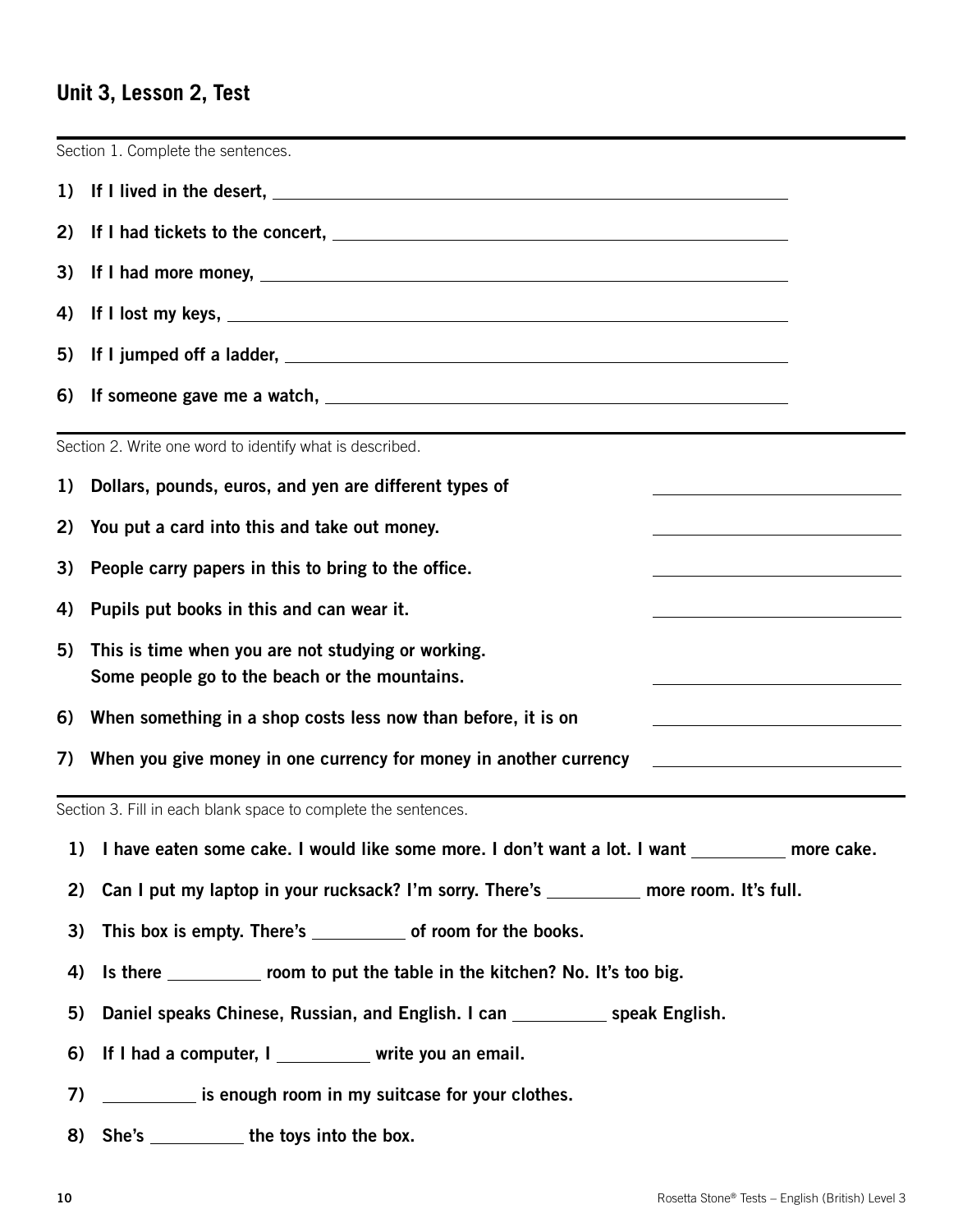## **Unit 3, Lesson 3, Test**

Section 1. Write sentences to compare the two items given. Follow the example:

| round clock €20                                     | square clock €20                                                   |  |               |                            |                         |  |  |
|-----------------------------------------------------|--------------------------------------------------------------------|--|---------------|----------------------------|-------------------------|--|--|
|                                                     | <b>The round clock</b> costs as much as the square clock.          |  |               |                            |                         |  |  |
| 1) baby 4 kilogrammes                               | dog 4 kilogrammes                                                  |  |               | 2) briefcase 2 kilogrammes | suitcase 15 kilogrammes |  |  |
| The baby                                            |                                                                    |  | The briefcase |                            |                         |  |  |
| 3) red plate $$5$                                   | blue plate \$5                                                     |  |               | 4) chicken 1.5 kilogrammes | fish 1 kilogramme       |  |  |
| The red plate                                       |                                                                    |  | The chicken   |                            |                         |  |  |
|                                                     | Section 2. Answer each question using the information in brackets. |  |               |                            |                         |  |  |
| 1) How tall is the tree? $(15$ metres)              |                                                                    |  |               |                            |                         |  |  |
|                                                     | 2) How big is the carpet? $(90$ centimetres x 150 centimetres)     |  |               |                            |                         |  |  |
| 3) How much were the potatoes? $( \pounds 4)$       |                                                                    |  |               |                            |                         |  |  |
| 4) How much does your son weigh? $(15$ kilogrammes) |                                                                    |  |               |                            |                         |  |  |
| 5) Is there enough coffee for everyone? $(almost)$  |                                                                    |  |               |                            |                         |  |  |
| 6) How long is the street? $(2 \text{ miles})$      |                                                                    |  |               |                            |                         |  |  |
| 7) How wide is the door? $(91$ centimetres)         |                                                                    |  |               |                            |                         |  |  |

Section 3. Look at each picture and write a sentence to describe how the people cut each item.







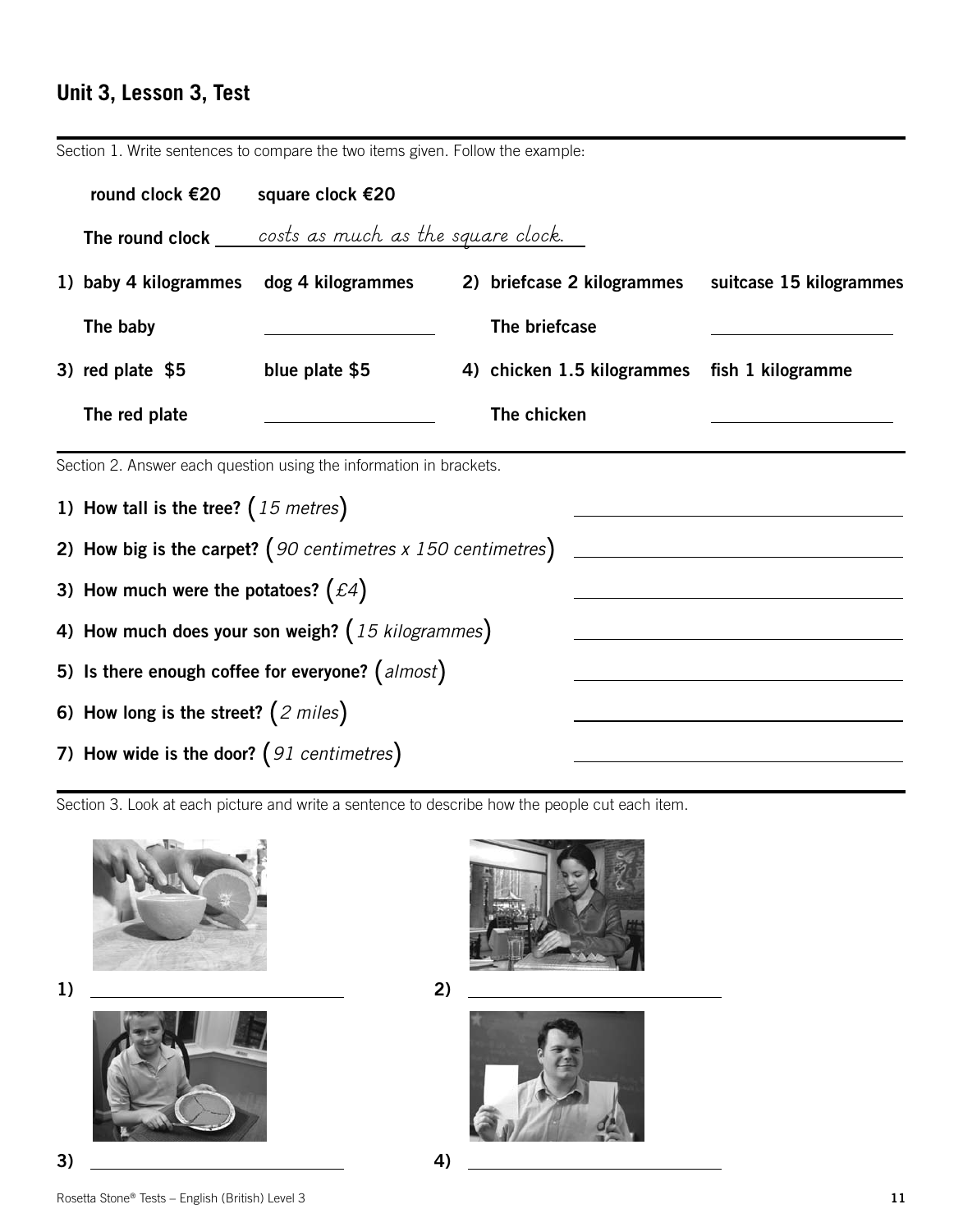## **Unit 3, Lesson 4, Test**

Section 1. Write two words for each description. Follow the example:

| the colour of an apple                        | red <b>or</b>                                                                                                             |           | green                       |
|-----------------------------------------------|---------------------------------------------------------------------------------------------------------------------------|-----------|-----------------------------|
| 1) something that you can bake                |                                                                                                                           | <b>or</b> |                             |
| 2) something that you can write with          |                                                                                                                           | or        | <u> 1989 - Andrea State</u> |
| 3) something you can use to repair a fence    | $\frac{1}{2}$ and $\frac{1}{2}$ and $\frac{1}{2}$ and $\frac{1}{2}$ and $\frac{1}{2}$ and $\frac{1}{2}$ and $\frac{1}{2}$ | or        |                             |
| 4) something that is ripe                     |                                                                                                                           | <b>or</b> |                             |
| 5) something that you add to pizza            |                                                                                                                           | or        |                             |
| 6) something that you measure with a teaspoon |                                                                                                                           | 0r        |                             |

Section 2. Circle the sentence that best matches the picture.



- 1) *A. She's using a spanner, not a hammer. B. She's using a hammer, not pliers.* 
	- *C. She's using pliers, not a hammer.*



- 3) *A. This pizza is frozen. B. This pizza is fresh.*
	- *C. This pizza is rotten.*



2) *A. He's using tape to repair his glasses. B. He used tape to repair his glasses. C. He's choosing tape to repair his glasses.*



- 4) *A. These tomatoes are fresh.*
	- *B. These tomatoes are rotten.*
	- *C. These tomatoes are not ripe.*

Section 3. Complete each sentence with the correct form of the word in brackets. Write one word in each space.

| 1) He's          | $\left($ $use\right)$ a hammer to |
|------------------|-----------------------------------|
| repair the sofa. |                                   |

- the soup.
- 2) How much do the bananas

**repair** (*weigh*)?

3) I have already  $\qquad \qquad (add)$  salt to  $\qquad \qquad$  4) The pie is  $\qquad \qquad (bake)$  in the oven.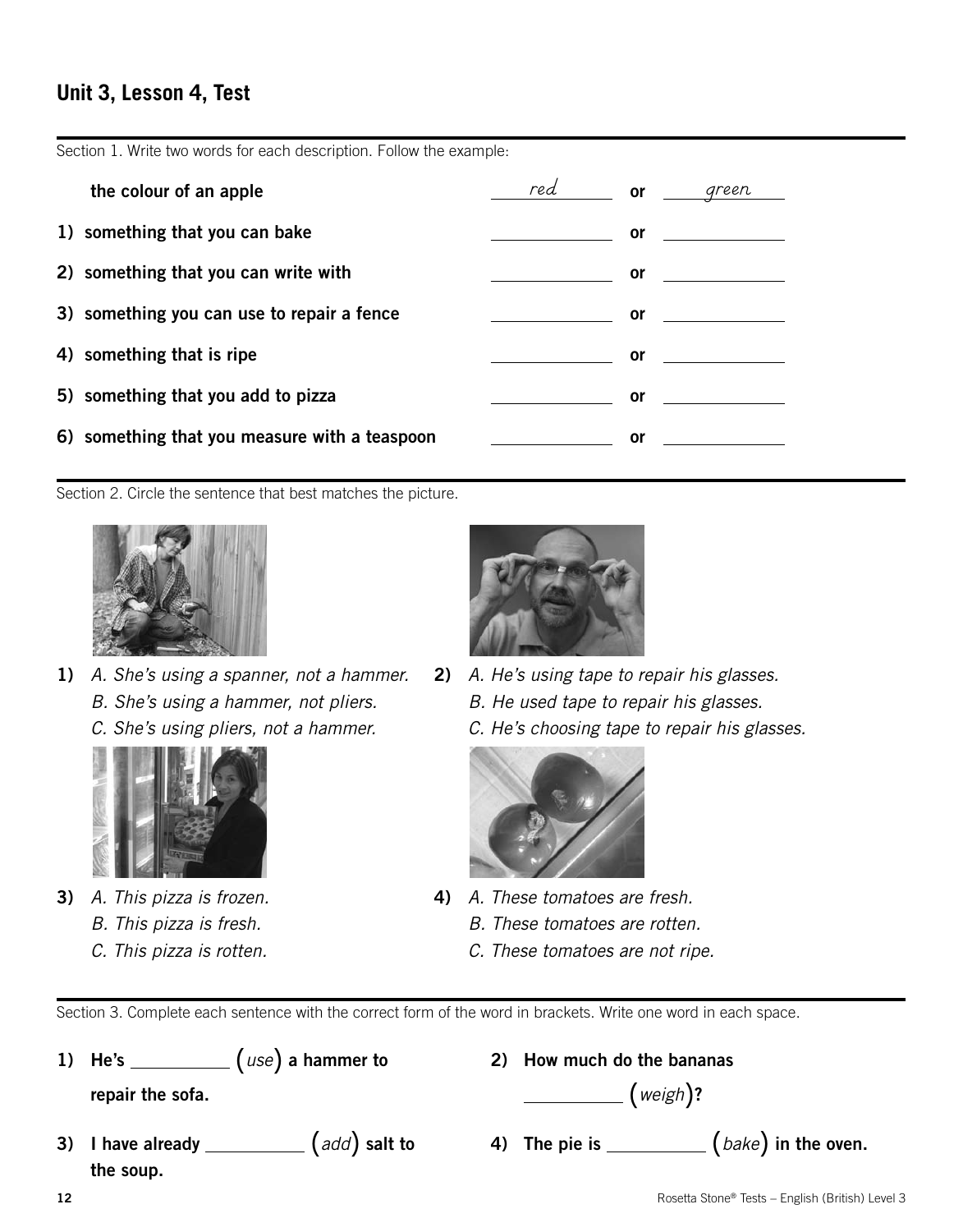Section 1. Fill in the missing information in the table or the sentence. Follow the example:

#### **COUNTRY**

| India         | He's cooking $Indian$ food.                             |
|---------------|---------------------------------------------------------|
| Germany       | 1) I have a $\frac{1}{\sqrt{1-\frac{1}{2}}}\$ watch.    |
|               | 2) They're holding American flags.                      |
|               | 3) The Australian team lost the football match.         |
| Brazil        | 4) The ______________ are voting in the election today. |
| Egypt         |                                                         |
|               | 6) We brought a French cake to the party.               |
| Japan         | 7) She's wearing a                                      |
| <b>Mexico</b> | 8) Some ________________ food is spicy.                 |
|               | 9) That shop sells Italian plates.                      |

Section 2. Complete the sentences with one appropriate word.

- 1) What's \_\_\_\_\_\_\_\_\_\_\_\_ television? The match is \_\_\_\_\_\_\_\_\_\_\_\_ television.
- 2) I read the news about the prime minister \_\_\_\_\_\_\_\_\_\_\_\_\_ the newspaper.
- 3) What happened \_\_\_\_\_\_\_\_\_\_\_\_ the news today? The king got married.
- 4) Did you read the news \_\_\_\_\_\_\_\_\_\_\_\_\_ the queen? Yes. She's visiting India.
- 5) Robert is making a hotel reservation the Internet.
- 6) That man is the president \_\_\_\_\_\_\_\_\_\_\_\_ the United States.

Section 3. Circle the sentence that best matches each picture.



- 1) *A. The pupils have voted.*
	- *B. The pupils are voting.*
	- *C. The pupils are going to vote.*



- 2) *A. This soldier is fighting in the war.*
	- *B. This soldier is going to fight in the war.*
	- *C. This soldier fought in the war.*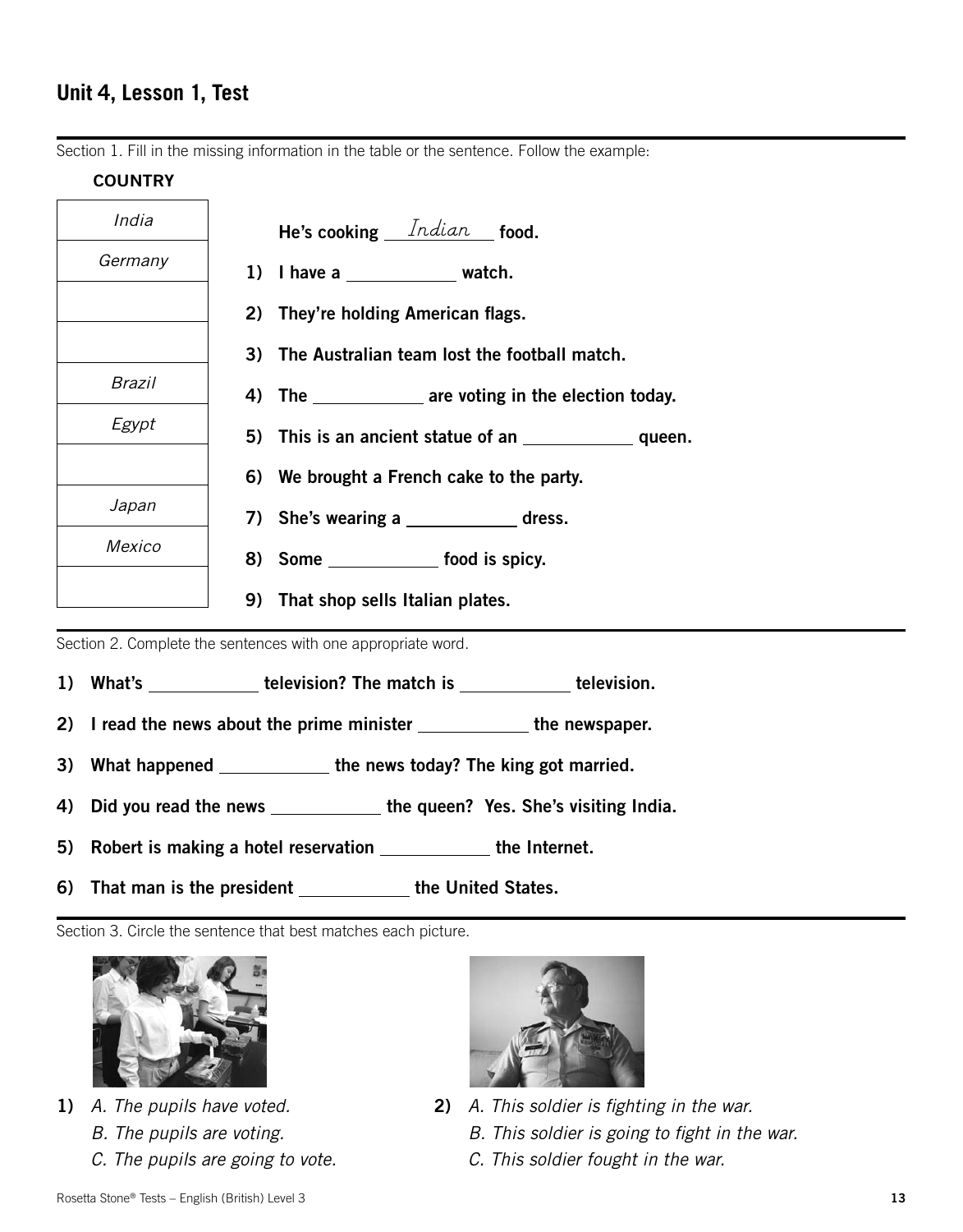## **Unit 4, Lesson 2, Test**

Section 1. Complete the conversations with sentences from the text box. Use the pictures to help you.

*I disagree with him. I agree with her. Who are you voting for? I didn't vote for him. Why are you voting for her?*









2)

 $\overline{a}$ 







 $\overline{a}$ 



 $\overline{a}$ 

 $\overline{a}$ 

Section 2. Choose a word or phrase from each column to form logical sentences.

 I'm voting for Louise Parker.

 $\overline{a}$ 

| The book   | were built  | in 1997.       |  |
|------------|-------------|----------------|--|
|            | made        | this cake.     |  |
| The houses | was baked   | with wood.     |  |
| The pie    | were cut    | in the oven.   |  |
| The lemons | was written | into quarters. |  |
| The woman  | took        | that photo.    |  |

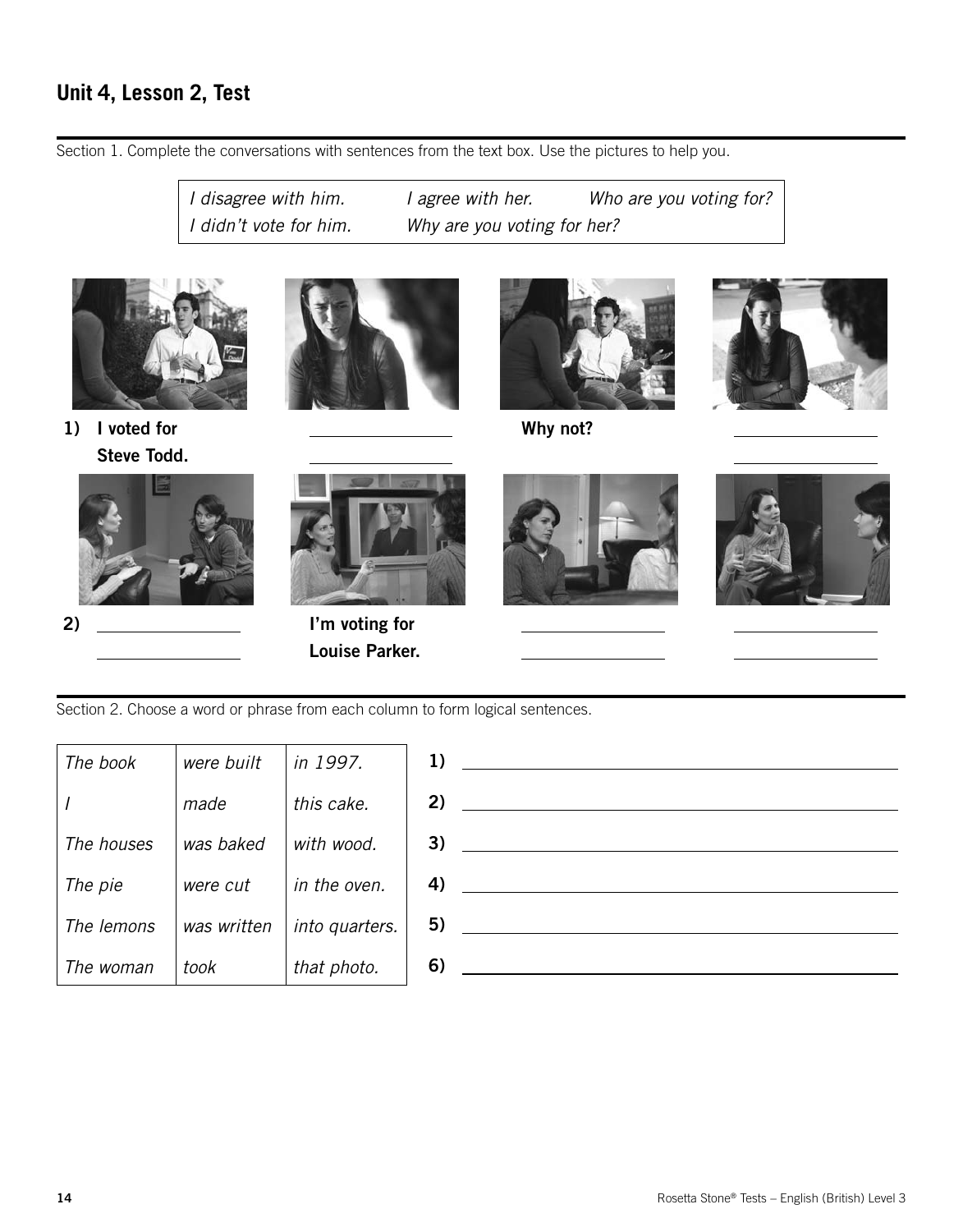## **Unit 4, Lesson 3, Test**

|    | Section 1. Write a logical result for each situation. Follow the example: |                                                                                                                       |
|----|---------------------------------------------------------------------------|-----------------------------------------------------------------------------------------------------------------------|
|    | There are too many people on the bus.                                     | We will have to take the next bus.                                                                                    |
| 1) | There aren't enough chairs for everyone.                                  |                                                                                                                       |
| 2) | There is too much snow on the street.                                     | and the control of the control of the control of the control of the control of the control of the control of the      |
| 3) | I didn't eat enough.                                                      |                                                                                                                       |
| 4) | The man drank too much coffee.                                            |                                                                                                                       |
|    | 5) She has too many books.                                                |                                                                                                                       |
|    |                                                                           |                                                                                                                       |
|    |                                                                           | Section 2. Write sentences using the information provided. Include for or since in your response. Follow the example: |
|    | We / married / thirty-five years                                          | We have been married for thirty-five years.                                                                           |
| 1) | The woman / cooking / this morning                                        |                                                                                                                       |
| 2) | The children / swimming / two thirty                                      |                                                                                                                       |
| 3) | That family / lived / house / six months                                  |                                                                                                                       |
| 4) | I / worked / company / 2004                                               |                                                                                                                       |

Section 3. Read each situation and write a sentence that describes what the people have to do or want to do again. Use *again* in your responses.

1) I called Steve. He wasn't home. I need to speak with him.

2) Maria repaired her television last week. Today it doesn't work.

3) Frank and I ate at the Spanish restaurant two days ago. We like it very much.

4) We haven't been to Italy since 1996. We like Italy a lot.